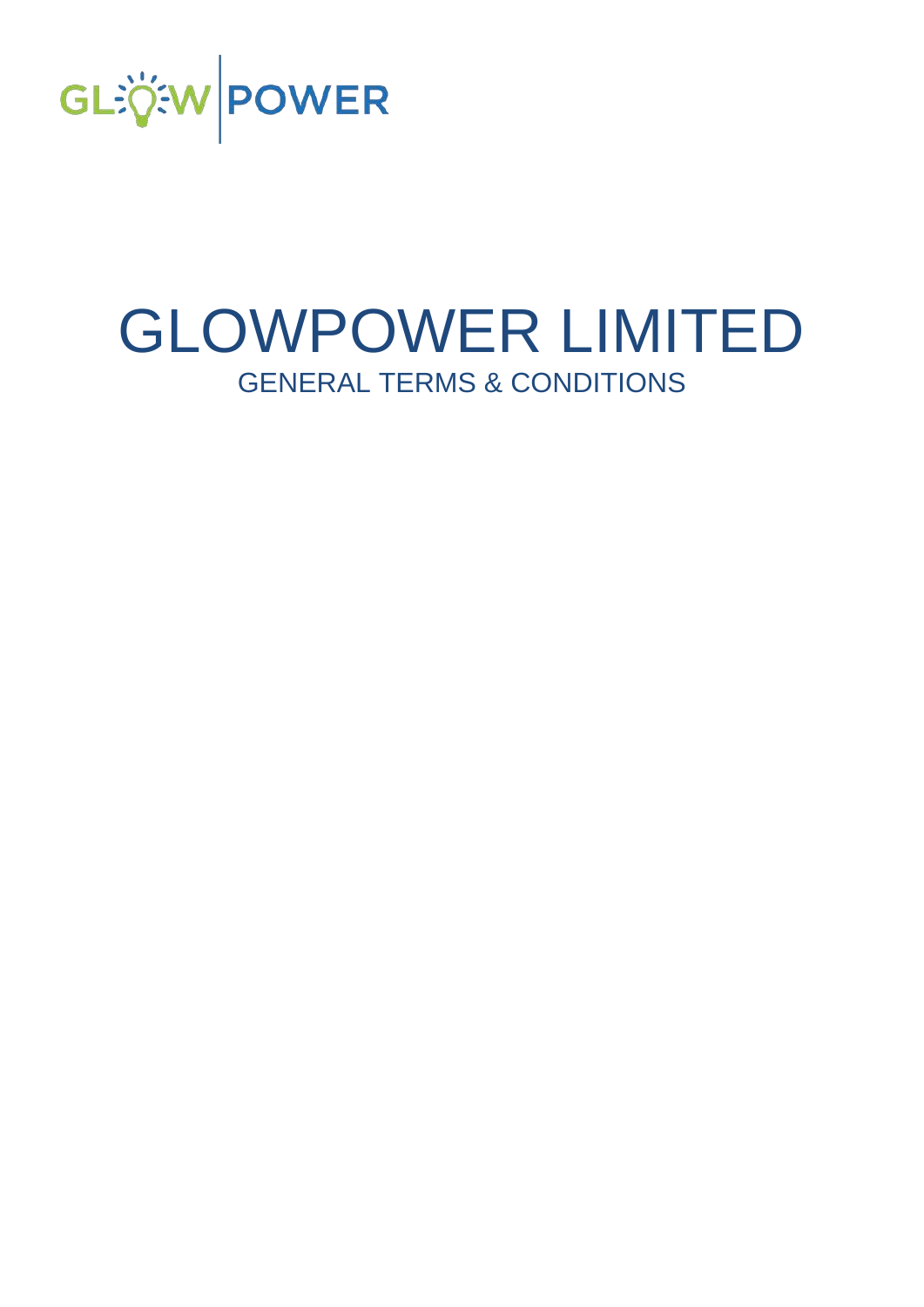## **TABLE OF CONTENTS**

- **[01.](#page-2-0) [DEFINITIONS](#page-2-0)**
- **[02.](#page-4-0) [ABOUT THIS AGREEMENT](#page-4-0)**
- **[03.](#page-4-1) [WHEN THIS AGREEMENT STARTS AND](#page-4-1)  [ENDS](#page-4-1)**
- **[04.](#page-4-2) [THE TRANSFER PROCESS](#page-4-2)**
- **[05.](#page-4-3) [YOUR RIGHT TO END THE AGREEMENT](#page-4-3)**
- **[06.](#page-5-0) [TERMINATION OF THIS AGREEMENT](#page-5-0)**
- **[07.](#page-5-1) [WHAT HAPPENS WHEN THIS](#page-5-1)  [AGREEMENT ENDS?](#page-5-1)**
- **[08.](#page-5-2) [CHANGE OF SUPPLIER](#page-5-2)**
- **[09.](#page-6-0) [CHANGING PRICING AND THIS](#page-6-0)  [AGREEMENT](#page-6-0)**
- **[10.](#page-6-1) [WHAT YOU HAVE TO PAY](#page-6-1)**
- **11. PRICE AND PLAN INFORMATION**
- **[12.](#page-7-0) [PAYMENT OF ACCOUNTS](#page-7-0)**
- **[13.](#page-7-1) [YOUR CREDITWORTHINESS](#page-7-1)**
- **[14.](#page-9-0) [SECURITY DEPOSITS](#page-9-0)**
- **[15.](#page-9-1) [METERING & TARIFFS](#page-9-1)**
- **[16.](#page-10-0) [EMERGENCY](#page-10-0)**
- **[17.](#page-10-1) [LIABILITY & FORCE MAJEURE](#page-10-1)**
- **[18.](#page-10-2) [EVENTS BEYOND YOUR OR OUR](#page-10-2)  [CONTROL](#page-10-2)**
- **[19.](#page-11-0) [ASSIGNMENT OR NOVATION](#page-11-0)**
- **[20.](#page-11-1) [MARKETING](#page-11-1)**
- **[21.](#page-11-2) [NOTICES](#page-11-2)**
- **[22.](#page-11-3) [CUSTOMER SERVICE AND COMPLAINTS](#page-11-3)**
- **[23.](#page-13-0) [DEEMED CONTRACT](#page-13-0)**
- **[24.](#page-13-1) [CUSTOMER CHARTER](#page-13-1)**
- **[25.](#page-14-0) [DISCONNECTION AND RECONNECTION](#page-14-0)**
- **26. VULNERABLE CUSTOMERS**
- **27. DATA PROTECTION**
- **[28.](#page-16-0) [ANNUAL STATEMENT](#page-16-0)**
- **[29.](#page-16-1) [CONTACT DETAILS](#page-16-1)**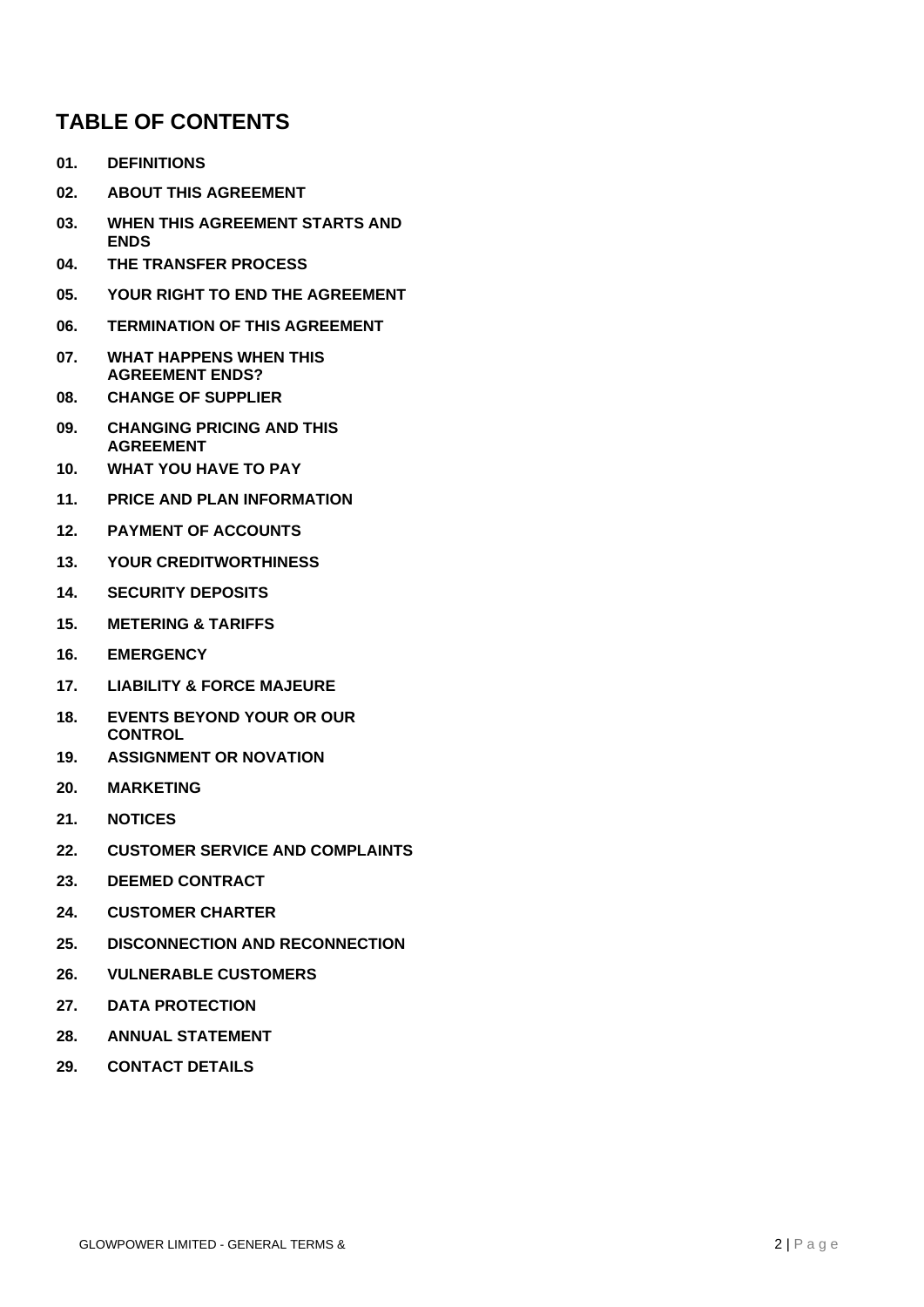<span id="page-2-0"></span>**Agreement** means the Contract for the supply of electricity by **Us** to **You** incorporating any special conditions and which includes these Terms and Conditions.

**Agreement Terms** means the terms and conditions in this document.

**Assignment** means Our entitlement as an electricity supplier to transfer or novate this right to a third party to perform Our obligation as an electricity supplier.

**Billing Period** means any period for which a bill is or maybe issued.

**Business Customer** means a Customer who is not a Residential Customer.

**Business Day** means a day that is not a Saturday, Sunday or public holiday in the capital city of the State or Territory of your Supply Address.

**Charges** means the charges and fees described or set out in the Agreement , including the Tariff, standing charges, Pass Through Charges and other service charges and levies together with Value Added Tax ("VAT") thereon

**Connection Agreement** means an Agreement with the relevant system operator where You have the right to stay connected to the electricity distribution system in accordance with the terms and conditions outlined in that Agreement.

**Due Date** means the date you must pay your bill by which is set out on the bill or such other date as we agree with you.

**Electricity Plan** means any document titled 'Electricity Plan' and provided to you with these Agreement Terms . The Details section indicates which Energy Plan, if any, is part of this Agreement at the Acceptance Date.

**Electricity Emergency Response Service** means the emergency response service operated by ESB Networks for the purposes of receiving and responding to reports of actual or suspected electricity emergencies;

**Emergency** means emergency endangering persons and/or property or an outage in the electrical supply arising from a fault in the electricity network;

**Energy** means electricity and/or gas, as applicable.

**Force Majeure** means any event or circumstance which is beyond the reasonable control of a Party and which results in or causes the failure of that Party to perform any of its obligations under the Agreement, provided that lack of funds shall not constitute

**Last Resort Event** means an event or circumstance that triggers the operation of the retailer of last resort scheme in relation to us under the Regulatory Requirements.

**Laws** means all applicable laws, legislation, statutory instruments, directives, regulations, requirements, instructions, orders, directions, rules or otherwise of the Regulator or any competent authority of a national or EU character, together with all applicable codes, industry agreements or licence conditions, and "Law" shall mean any one of them.

**Length of Agreement** means the term or duration of the Agreement, which will be notified to you at the time of the Agreement;

**License** means the License to supply electricity granted to us by the Regulator to supply electricity;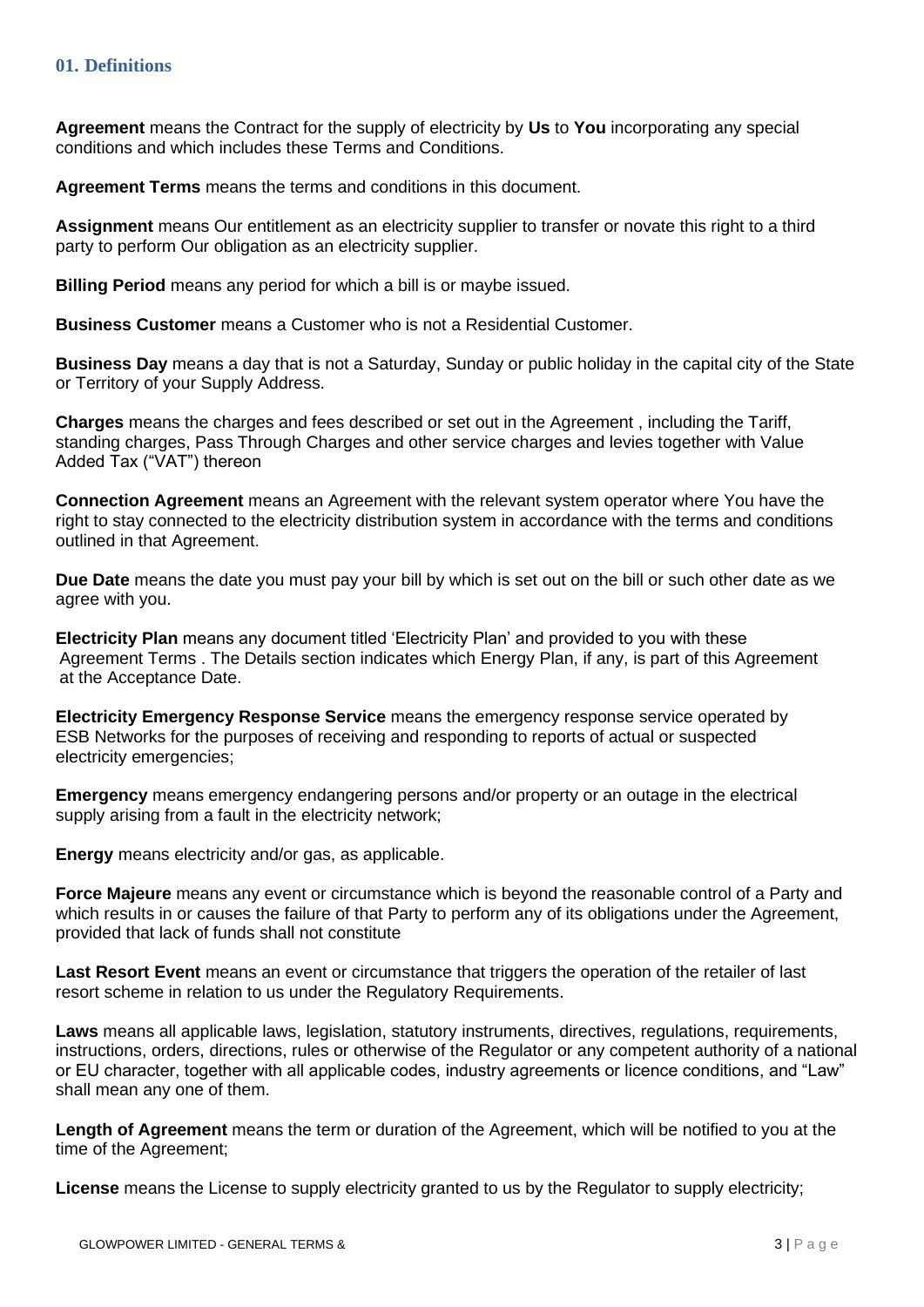**Meter** means the electricity meter and related fittings and wires installed by ESB Networks for the purpose of measuring the quantity of electricity used by you on the Property and includes any such meter or meters of any type supplied to you at any time at the Property.

**MRSO** means the Meter Registration System Operator, a body run by ESB Networks which maintains the register of all electricity meter points in Ireland;

**Pass Through Charges** means any applicable third party costs, charges, tax, duty, levy, tariff or any government or Regulator approved imposed charge relating to the supply and distribution of Energy to the Supply Points including without limitation, transportation and distribution use of system charges by the ESB Networks and VAT.

**Point of Supply** means the point shown in the Connection Agreement, or in an application to supply at a specific point, where energy may flow between the local electricity distribution system and your installation.

**Premises** means the Premises specified in the application for electricity supply completed by You or such other Premises as may be notified by You to Us and accepted by Us from time to time..

**Price Plan** means our list of current prices and the pricing structure applicable to each

**Vulnerable Customer** means a household customer who is either

a)Critically dependent on electrically powered equipment, which shall include but is not limited to life protecting devices, assistive technologies to support independent living and medical equipment or b) Particularly vulnerable to disconnection during winter months for reasons of advanced age or Physical/sensory/intellectual or mental health.

**Registration** means the recording by the MRSO of a person as being responsible for the provision of a supply of electricity to the Supply Point(s) and by the GPRO of a person as being responsible for the provision of a

supply of gas to the Supply Point(s), each with effect from a particular date and the term "Registered" shall be interpreted accordingly; "Regulator" means the Commission for Energy Regulation (CER);

**SCA** means the Electricity Distributor's standard connection agreement titled "Conditions for Connection to the Distribution System", as updated and approved by the Regulator from time to time

**Regulator** means the Commission for Energy Regulation or any other national or EU competent authority.

**Relevant System Operator**" means any person who owns or operates the gas or electricity transmission or distribution system or provides metering services in Ireland from time to time, which at the date of this Agreement include ESB Networks Limited, Bord Gáis Networks, EirGrid plc and Gaslink Independent System Operator Limited.

**Security** means a deposit of money paid in advance as a Security against the failure of an electricity account or Agreement being fulfilled to terms.

**Supplier** means in relation to a Supply Point a person you have appointed to supply you with Energy.

**Supply Period** means the period commencing on the Supply Period Start Date and terminating on the Termination Date.

**Supply Point** means the point(s) at which the flow of Energy is metered at the premises, as listed in the Contract.

**Tariff Structure** means our list of current tariffs and the pricing structure applicable to each; and means you the customer who has entered into the Agreement. Where you are more than one person or entity, each person or entity is jointly and severally liable for your obligations under this Agreement; **Termination Date** means the date on which this Agreement is terminated.

GLOWPOWER LIMITED - GENERAL TERMS & 4 | P a g e 4 | P a g e 4 | P a g e 4 | P a g e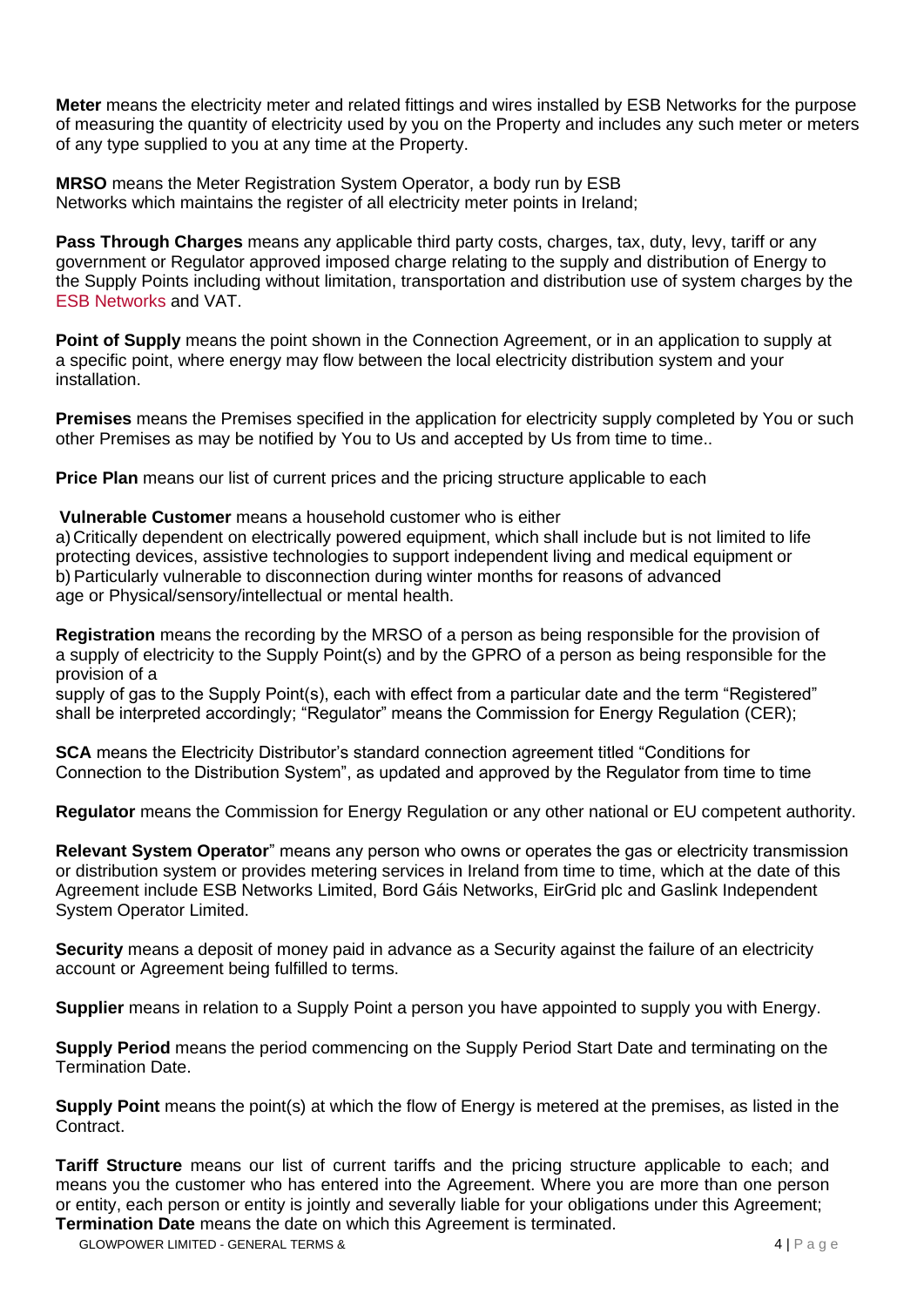**Unit** means a kilowatt hour;

**You/Your** means the Party named as the Customer in the Contract.

**We and Us** means In relation to the sale of electricity "GLOWPOWER LIMITED

References in the Conditions to a document shall be references to such document as amended or replaced from time to time.

## <span id="page-4-0"></span>**02. About this Agreement**

This Agreement is a market retail contract and covers the sale of to you at your Supply Address. If we're your retailer at more than one Supply Address, then you have a separate agreement with us for each Supply Address. Each agreement we have with you includes these Agreement Terms, the Details section and your Energy Plan (if any).

## <span id="page-4-1"></span>**03. When this Agreement starts and ends**

This Agreement starts on the Acceptance Date and continues until you or we end it. We will start to sell you energy and other products on the Supply Start Date which will either be:

• the end of the cooling off period;

• the date your Supply Address transfers to us (for more details of the transfer process and why it may be after the Acceptance Date see clause 5); or

• another date we agree with you. If you have another agreement with us for the same fuel or other product at the Supply Address, it and all associated benefits will end on the Supply Start Date. You cannot extend Your supply for someone else to use. We will consider them to be a separate customer.

## <span id="page-4-2"></span>**04. The transfer process**

If we're not currently your retailer for your Supply Address, we'll arrange for your Supply Address to transfer to us from your current retailer. You agree to us taking all necessary steps to do so. You also agree to provide all the relevant information that we may require from you to establish your account.

We may stop the transfer and cancel this Agreement before the transfer is completed:

- where the transfer doesn't occur within three months of the Acceptance Date;
- where you don't meet our credit requirements. If you do not meet the credit terms set by the Regulator and you attempt to change supplier, a debt flag will be displayed on your account and be visible to the proposed new supplier;
- where any information in the Details section is incorrect; or
- for any other reason as long as it is not unreasonable to do so. If we do so, we'll let you know and we may offer you an alternative agreement. Alternatively, we may cancel your Energy Plan (without cancelling this Agreement) if the transfer doesn't occur within three months of the Acceptance Date. We'll let you know if this happens.

We will sell and supply electricity to you at the Premises subject to these Conditions until the Agreement is ended by either you or us in accordance with our Terms & Conditions. It is a condition of supply that you have a Connection Agreement and keep to its conditions. If you have taken over the supply to premises that were previously supplied in the name of another customer and you do not have a Connection Agreement for the premises, it will be assumed that the previous customer's Maximum Import Capacity and the conditions of the previous customer's Connection Agreement apply to you. You will not have to enter into a new Connection Agreement Yourself, but you must keep to all the conditions of the previous customer's Connection Agreement.

We may share your personal information with the ESB network for the purpose of maintaining and operating supply at your premises.

## <span id="page-4-3"></span>**05. Your Right to End the Agreement**

For the avoidance of doubt an exit fee will be applied for early termination of a discounted price plan contract by customers. Any such fee will be outlined when we go through your plan with your when you sign up and be outlined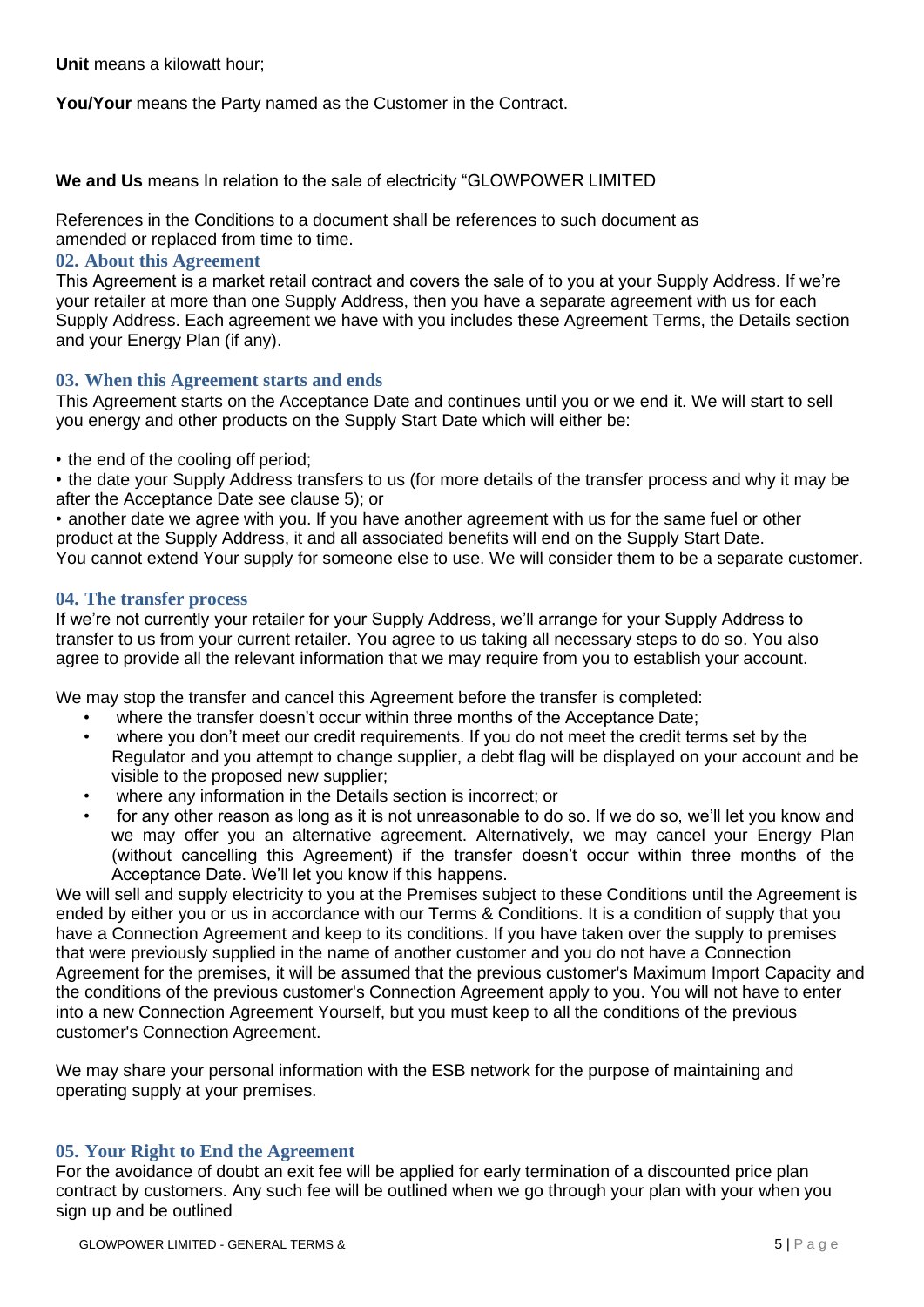in your welcome email or letter. Should you end your agreement early and a termination fee is applied this will be displayed on your final invoice under your unit charges.

If You are moving Premises and/or no longer wish to keep Your electricity account open You must give Us seven (7) calendar days' notice in advance of Your leaving the premises (or as otherwise agreed by us) by telephone or by writing to Us and pay the amount due for all electricity used up to the date of such termination and for any other charges and obligations in Your Price Plan or services that We have agreed to provide to You under this Agreement. In the event that you do not provide a meter reading or access to disconnect the premise, we will estimate the closing meter reading and any charges arising from this estimated reading must be accepted by you as the due amount on your final bill.

The ending of the Agreement will not affect any rights or duties which have accrued to you before the Agreement ends. Where the supply of electricity is withdrawn due to your default, You will pay us all expenses reasonably incurred and the cost of supply withdrawal and of subsequent reconnection, if any in line with regulated charges and codes of practice.

#### <span id="page-5-0"></span>**06. Termination of this Agreement**

If this Agreement or the supply of electricity does not end after the term specified in the Product Terms Sheet it shall remain in force on a rolling calendar month basis and you will continue to be bound by these General Terms and Conditions provided we have followed our procedures set out in Our Codes or Practice, We may request

ESB Networks to disconnect your electricity supply if:

a)You fail to pay any bill for the electricity we have supplied or any other amount under this Agreement for supplying electricity.

b) You do not agree to an arrangement to pay by installments or break an agreed arrangement or refuse a pre- payment meter/budget controller.

c)Your installation or use of electricity interferes with the distribution system or disturbs other customers. d) You extend the supply to someone else who we consider to be a separate customer.

e)You do not meet all of your obligations under these conditions or the Connection Agreement, and fail to put things right.

f) If you have used electricity without permission or committed theft of electricity.

g)You become insolvent, have a receiver, liquidator or examiner appointed, or enter into an arrangement with your creditors.

h) We need to do so by law.

i) Your Connection Agreement ends.

j) It is no longer practical to supply electricity for reasons outside our control.

k)You have asked us to.

j) It is no longer safe for US to continue to supply you with electricity

<span id="page-5-1"></span>In the event that any amount due remains unpaid after the due date for payment then, to the extent that we are allowed, we shall be entitled to object to the registration by another Supplier of any Supply Point We supply under this Agreement.

## **07. What happens when this Agreement Ends?**

If this Agreement ends, we will continue to sell you energy on the same terms of this Agreement until you enter into a new agreement with us or transfer your Supply Address to a new energy retailer. This clause and the provisions of this Agreement about privacy, liability, notices, governing law and payment will survive this Agreement ending. This Agreement ending will not prejudice any rights, obligations or remedies that you or we have that accrued before the Agreement ends.

#### <span id="page-5-2"></span>**08. Change of Supplier**

Customers will not normally be charged for changing supplier but may incur an early termination fee if switching within a contracted period.

If you accrue an outstanding debt with us past a certain value we will place a debt flag on your account. Should you switch to another supplier while a debt flag is placed on your account this debt flag will notify the acquiring supplier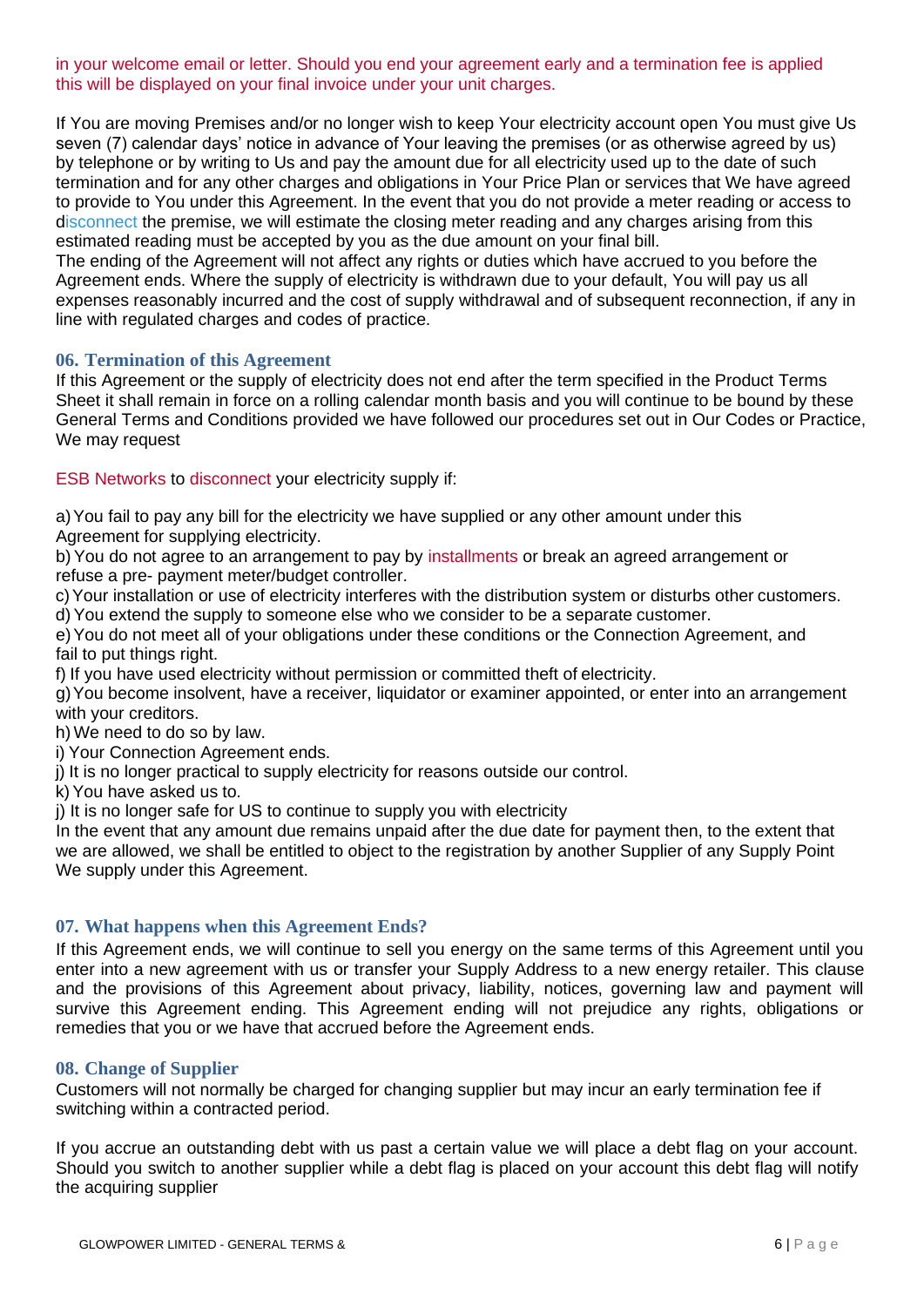of this breach. The approved debt thresholds are as published from time to time and details can be obtained from our contact centre. We also reserve the right to perform a credit check on your account(s). You will give us an electricity meter reading for the Start Date or allow us to obtain an actual Meter reading at the premises.

We may share your personal information with the supplier of last resort. We will only share your personal information in the following circumstances:

- If ESB network request us to do so
- Due to any safety requirements and network related activities

## <span id="page-6-0"></span>**09. Changing Pricing and this Agreement**

Unless you are on a fixed price contract, we are entitled to change the price of electricity. If we do so, you will be given 30 days notice in advance of the date the variations are due to take effect and notified in two ways from the following methods:

- In writing on or with your bill,
- By email, SMS text message or by letter
- Mass Media (TV, radio, newspaper advertisement)
- Website

Any such notice will state the date from which the price change will become effective.

If we amend your terms and conditions we will send you the revised Terms and Conditions 30 days before the changes come into effect. This notice will indicate where you may view or obtain a copy of the new Conditions. If any variation, addition or amendment is unacceptable to you, you may end the Agreement in accordance with our terms and conditions, otherwise you will be deemed to have accepted the new Conditions.

Any changes to these General Terms and Conditions shall be notified to you on your bill, by email, by letter or by way of public advertisement.

#### <span id="page-6-1"></span>**10. What you have to pay**

You must pay us the Charges. The Charges include:

Amounts for the sale and supply of energy described below.

- Standing charges, daily charges regardless of how much energy you use. These charges are set out in your product offering.
- Energy usage charges charges based on the amount of energy supplied to each supply point. These charges are set out in your product offering.
- Distributor charges any amounts that your Distributor charges us for services provided at your Supply Address and which are not already incorporated into the supply or energy usage charges, including a disconnection fee, connection fee and special meter reading fee. Your Distributor sets these amounts. You can find out more at [www.glowpower.ie/additional](http://www.glowpower.ie/additional) charges.
- Taxes any taxes (including VAT), duties, imposts, levies, regulated charges, costs, fees and charges that we have to pay (directly or indirectly) when we sell and supply energy and other goods and services to you.

## **11. Price and Plan Information**

Our Price Plans with additional product specific terms and conditions, including contract duration and any related exit fees or obligations are displayed on our website [www.glowpower.ie.](http://www.glowpower.ie/)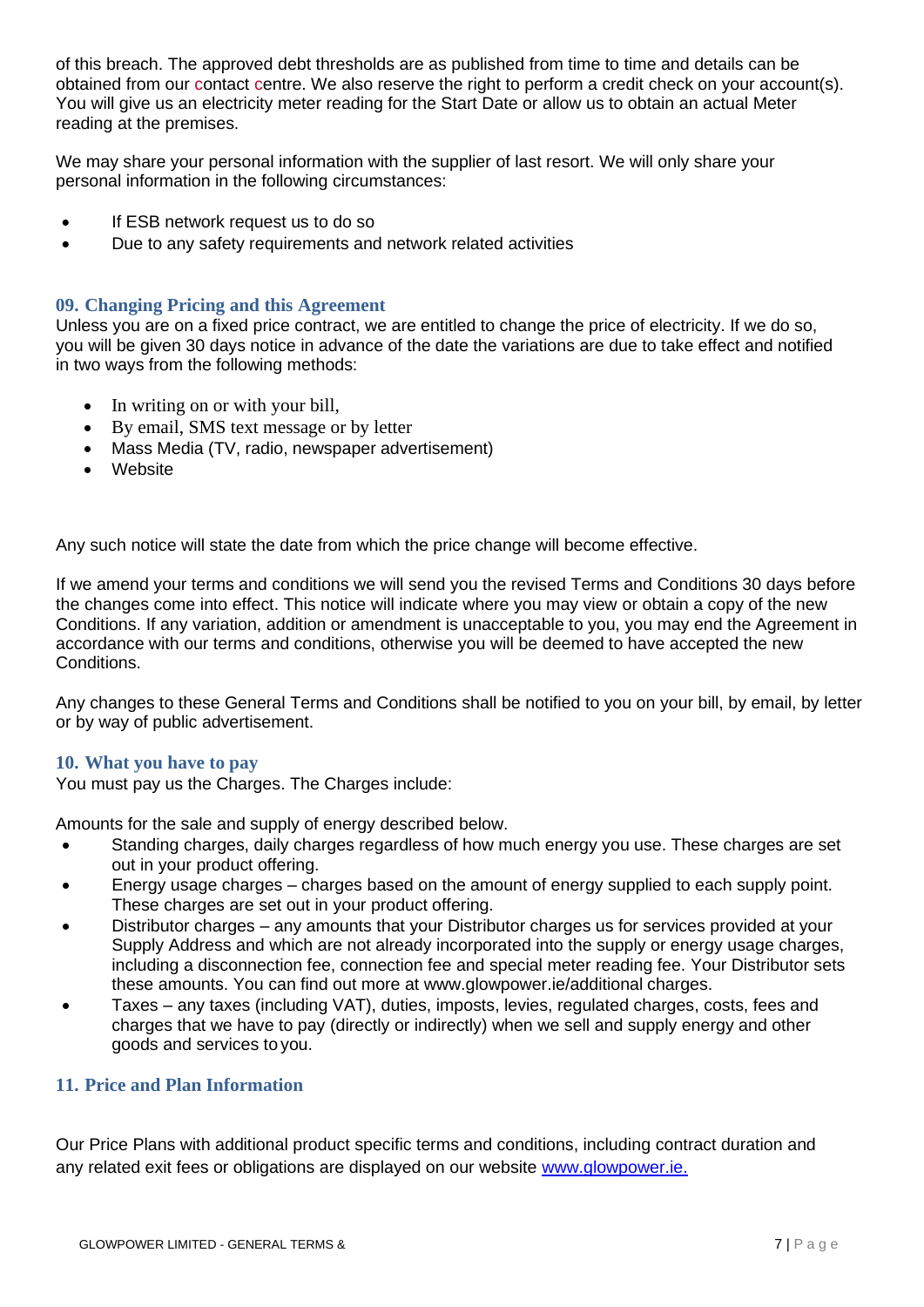## <span id="page-7-0"></span>**12. Payment of Accounts**

We will send you regular monthly bills and/or statements which will set out the amount payable by you and the balance on your account. You will pay the amount due in accordance with the method of payment agreed between us. If anyone else uses the Energy supplied to the Supply Point, You shall be responsible for paying the Energy Charges Incurred. Failure to pay your bill can lead to disconnection of your supply.

You must pay Us the cost of the electricity supplied to each supply point, or for any bill which is based on an estimated Meter reading during the billing period (plus VAT), and any other taxes or charges which may be applicable to the Price Plan You have chosen. Unless we have agreed otherwise (such as with pay as you go products etc), every bill, including bills based on estimated Meter readings, is payable before or on the date specified on the bill. You must pay your bill to the specific payment conditions of Your Price Plan

You must also pay us for any amount or charges which are specified on the bill as other services that we have agreed to provide to you. You must pay us for any site works that we or you have requested to be carried out at your premises and for which we have been charged by the DSO.

If you pay us by direct debit, we reserve the right to change our direct debit collection date and we will notify you in advance of doing this.

All sums due to us under the Agreement must be paid without deduction or set-off. If you do not pay us any sum due under the Agreement You may be liable to pay us a late payment fee. If any fee is applicable you will be able to find information on it in your welcome information, on our website where our price and plans are located or by

calling our contact centre. If you have an account with us at another residential premise, we may transfer any credit or debit between your accounts in order to recover money You owe Us.

Further information on billing and payment options can be found in our Codes of Practice.

#### <span id="page-7-1"></span>**13. Your creditworthiness**

We may determine your creditworthiness by doing a credit assessment of you and using any information we are permitted by law to use to do so. We may disclose your personal information to a credit

reporting agency before, during or after we sell energy to you:

- to obtain a consumer credit report about you if you've applied for consumer or commercial credit; and/or
- to allow the credit reporting agency to create or maintain a credit information file

about you. We can only disclose the following types of information:

- your identity particulars (e.g. name and address);
- the fact you are entering into an agreement with us:
- the fact that we are a current credit provider to you;
- any payments overdue for more than 60 days that we have tried to recover from you;
- information that payments are no longer overdue;
- information that, in our opinion, you've committed a serious credit infringement;
- dishonoured payments if a cheque from you for more than 100 Euros has been dishonoured more than twice;
- any other information we are permitted to disclose under the Regulatory Requirements, including consumer
	- credit laws.

Where you are applying

- for:
- consumer credit, you agree that we may obtain information about you from a business which provides information
- about the commercial creditworthiness of persons; and
- commercial credit you agree we may obtain a consumer credit report from a credit reporting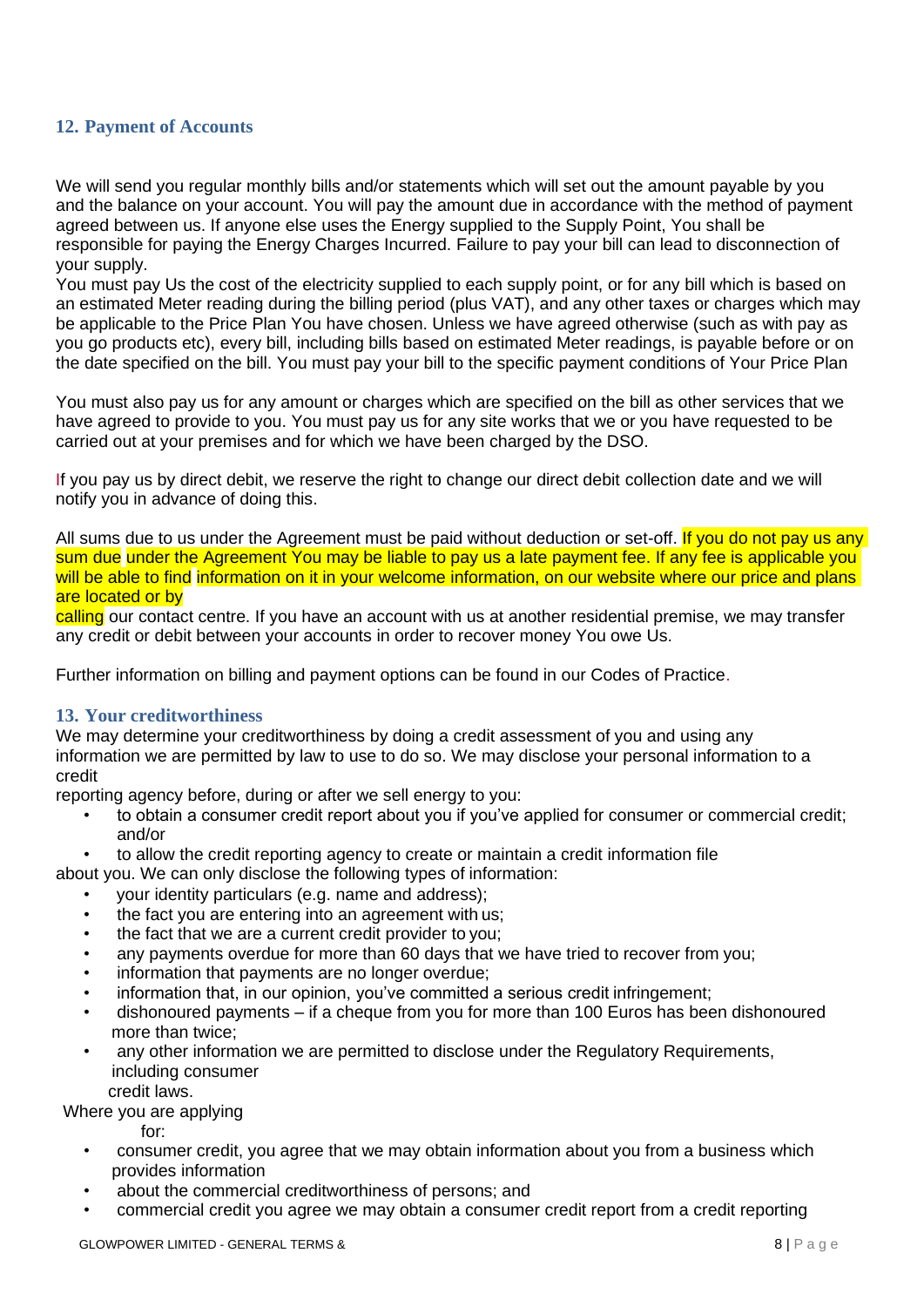agency containing

• Information about you, for the purpose of assessing your application.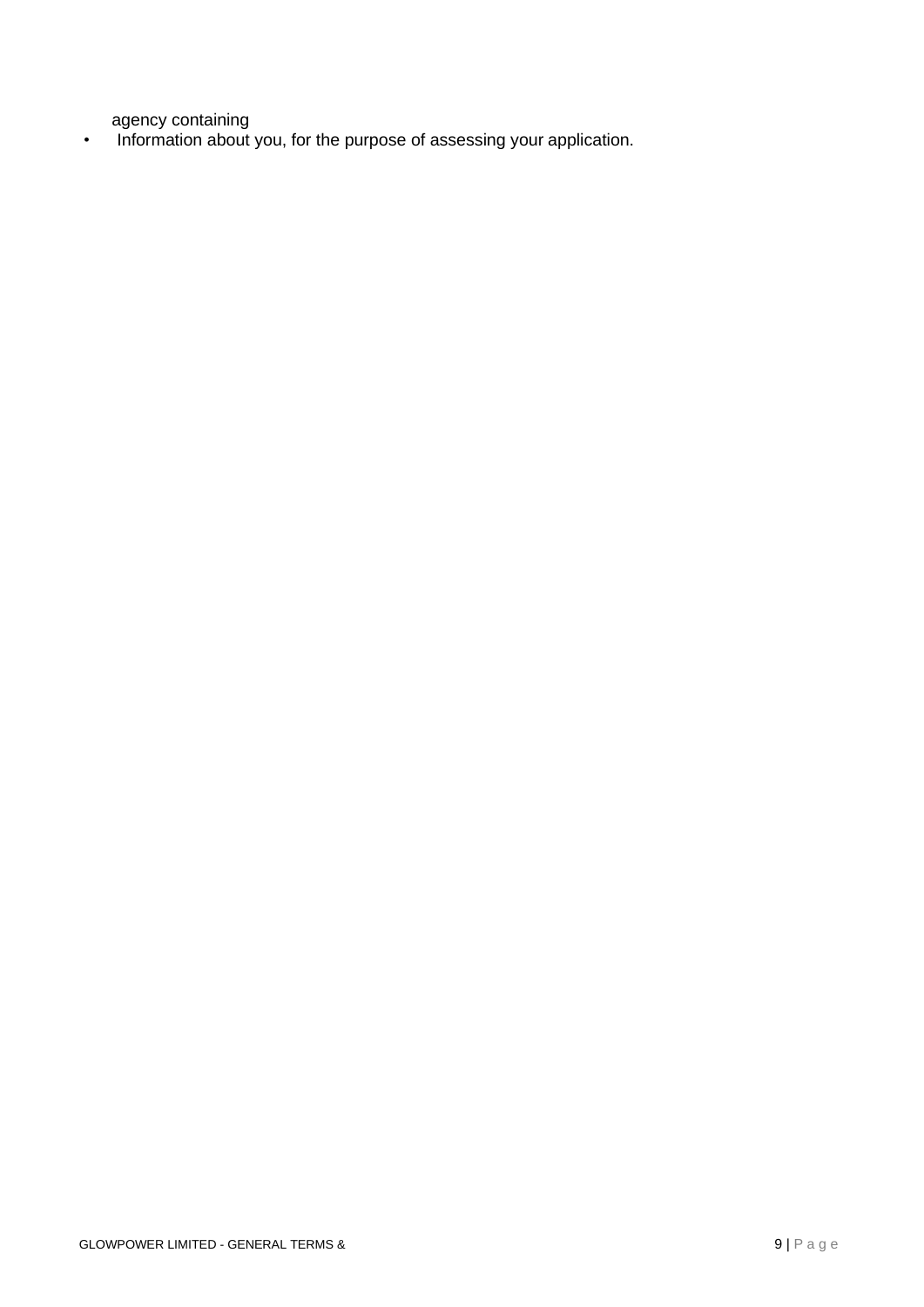We may also exchange permitted credit information about you with other credit providers, both to assess your creditworthiness and if you default on payment (either with us or with the other credit provider).

## <span id="page-9-0"></span>**14. Security Deposits**

If we decide it is required at any time, you may need to provide reasonable Security, which may be in the form of a deposit that We will decide. Any Security cover provided to Us which is in the form of a cash deposit will be repaid to You when You close Your account provided all sums due have been paid, or after a certain period (not more than twelve months) provided You have satisfied Our credit terms on a continuous basis, whichever is the earliest.

You may have to give us your date of birth and/or other personal information for credit assessment purposes.

it to us. We may use your Security Deposit and any interest earned on it, to offset any amount you owe us under this Agreement if you fail to pay a bill by the Due Date.

In the event that "Glowpower's" security requirements are not met, your Energy supply may be disconnected. Any costs reasonably incurred by "Glowpower" may be recovered from you and you shall pay the cost of disconnection and of subsequent reconnection (if any), provided that "Glowpower" has complied with our Code of Practice on Billing and Disconnection in connection with disconnection.

#### <span id="page-9-1"></span>**15. Metering & Tariffs**

The ESB Networks is responsible for reading the meter at the Supply Point on our behalf. You will allow Us, the Electricity Distributor or any other authorised personnel, agents or contractors free of charge, safe and unobstructed access to each Supply Point covered by this Agreement at all reasonable times for the purposes of reading, inspecting, disconnecting, locking or removing the Metering Equipment and for all other purposes connected with this Agreement provided that in an emergency access shall be afforded at any time without notice. Your Energy supply shall be measured by Metering Equipment, installed, read and maintained by the Electricity Distributor or their staff, agents or contractors (as applicable) in line with your Connection Agreement or such other person authorised by the Regulator or current legislation.

Glowpower has no responsibility for maintaining the Meter or any associated metering equipment. Unless the accuracy of the Metering Equipment is disputed by notice given by either Party to the other, the Metering Equipment shall be deemed to be accurate.

All Equipment and installations (other than your electrical appliances) belong to the Electricity Distributor and must be kept at the supply premises and used in line with our or their instructions. If Glowpower or you discover that any meter reading has been inaccurate or omitted, or the readings have not been converted into Charges correctly, Glowpower shall either debit or credit your account accordingly. Glowpower will notify you if your Energy consumption is in excess of what we reasonably deem to be appropriate for a domestic customer. In the event that your consumption exceeds the threshold for a reasonable domestic customer, Glowpower reserves the right to change you to a Tariff that would be more appropriate for your consumption. If a change is applied you will be given at least 30 days notice in advance of those changes taking effect via the following methods:

- In writing on or with your bill,
- By email, SMS text message or by letter

If you have been on the same energy tariff for the past 3 years or more, we will issue a notification on an annual basis to prompt you to review your contract.

Glowpower at any time may recommend you to pay for your Energy through a pay as you go meter. Information regarding pay as you go meters is available on our website [www.glowpower.ie](http://www.glowpower.ie/) and in the Code of Practice on Pay as You Go Metering.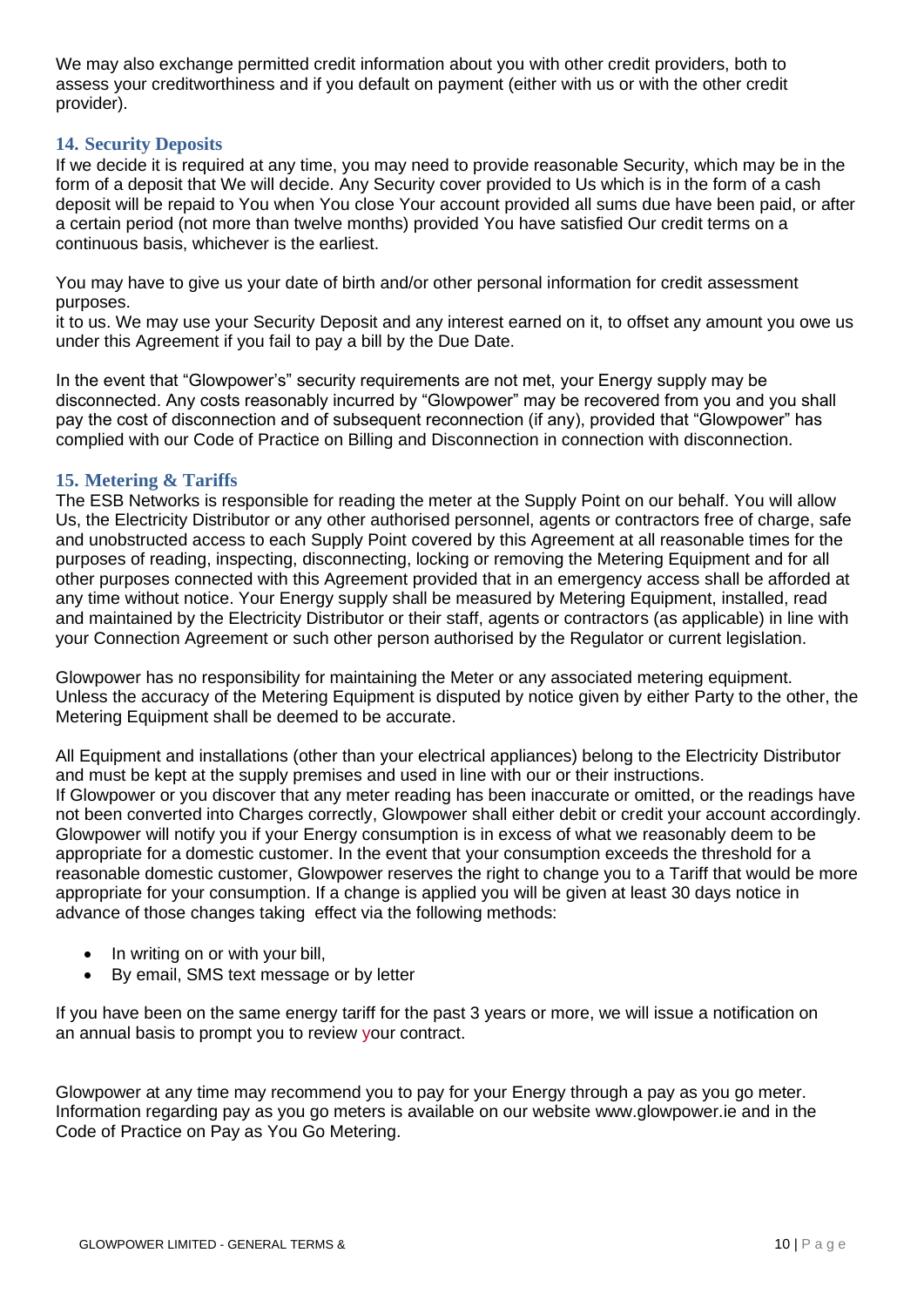## <span id="page-10-0"></span>**16. Emergency**

You must tell ESB Networks immediately if you are aware of any incident that either:

- causes danger or requires urgent attention regarding the supply or distribution of electricity;
- or affects or is likely to affect the maintenance, availability and quality of service of the electricity distribution network.

The emergency contact number for ESB Networks is 1850 372 999. Contact details are also printed on all statements and bills. In the event of an Emergency or incident causing danger or requiring urgent attention at the Premises relating to your electricity supply you may contact the Electricity Emergency Response Service on the above number. Supply of Energy to the Premises may be discontinued from the Premises at the request of the relevant Emergency Response Service or the Relevant System Operator in the event of an Emergency or Hazard.

## <span id="page-10-1"></span>**17. Liability & Force Majeure**

Subject to the Regulatory Requirements:

- we're not liable to you for any loss or damage in connection with or arising out of this Agreement, except for residential Customers to the extent that we cause that damage or loss because we breach this Agreement or are negligent;
- we're not liable to you for any loss or damage in connection with or arising out of any act or omission of the Distributor;
- you indemnify us if we or any third party suffer any loss or damage in connection with or arising out of your breach of this Agreement or negligence;
- you indemnify us and any third party against any liability in connection with or arising out of the use of energy supplied under this Agreement after ownership passes to you;
- •Glowpower will only be liable for reasonably foreseeable loss or damage which is a direct consequence of Glowpower's breach of this Agreement.
- •You acknowledge that the Relevant System Operator is responsible for the physical delivery of electricity and gas and Glowpower is not liable for any deficiencies in the quality of such electricity or gas or the manner in which it is delivered.
- •Nothing in this Clause shall release you from your obligation to pay the Charges as described in this document.
- Glowpower shall not be responsible for any loss or damage sustained by you in any circumstance, and particularly in respect of:

(a)any indirect, consequential, economic or financial loss as a result of breach of this Agreement, including loss of profit, revenue, goodwill, business, contract or wasted expenses as a result of the sale or supply of Energy or in connection with this Agreement; (b) your home appliances or associated wiring;

(c)the acts of the Relevant System Operator; or

(d) any failure by Us to supply Energy as a result of an inability to secure a supply, industrial action, breach or defects in the mains or any other reasonable cause outside the control of Glowpower.

Where We provide You with data electronically or on computer diskette, We shall use reasonable endeavours to ensure that such data or diskette shall be free from any errors, defects or viruses but no representations or warranties are made or given as to such matters or as to the compatibility of the data or diskette with any of Your equipment and, subject to clause 16 We shall have no liability to You in respect of any such matters.

## <span id="page-10-2"></span>**18. Events beyond your or our control**

In this Agreement, Force Majeure means, for an Impacted Person, any event or circumstance occurring after the Acceptance Date that:

- is not within the reasonable control of the Impacted Person;
	- could not be prevented, overcome or remedied by the exercise of reasonable effort by the Impacted Person; and
	- results in the Impacted Person being unable to meet or perform its obligation under this Agreement.

Not withstanding the paragraph above, the failure or inability of the Impacted Person to pay any amount due and payable under this Agreement does not constitute Force Majeure. The Impacted Person will be excused fornot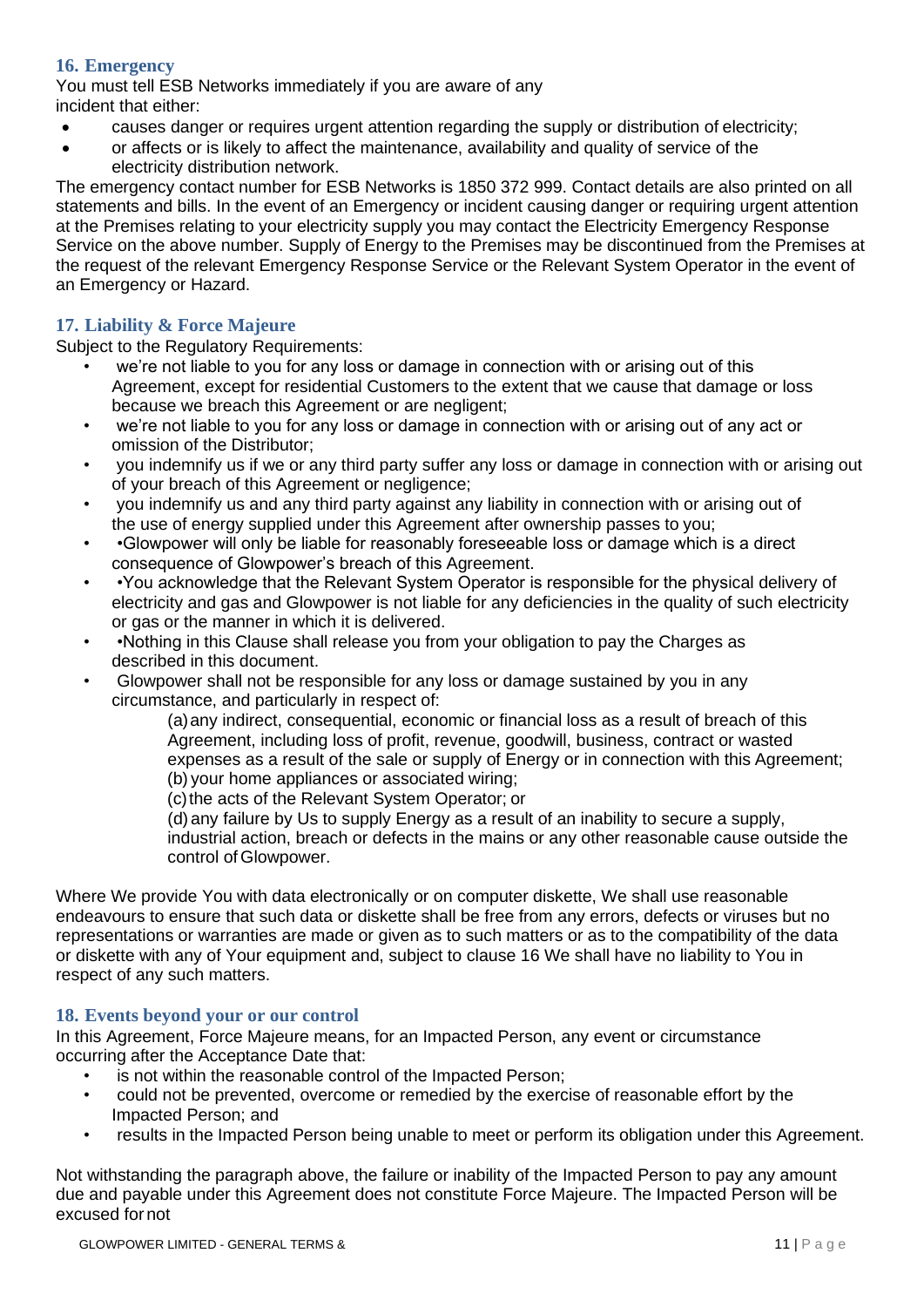meeting or performing its obligations during the time and to the extent that Force Majeure prevents it from doing so (other than an obligation to pay money). The Impacted Person must:

- try to remove, overcome or minimise the effects of Force Majeure as soon as it can; and
- give the other person prompt notice, including any information required by the Regulatory Requirements. If the effects of such an event are widespread, we may give you prompt notice by making the necessary information available on a 24-hour telephone service. We'll try to do this within 30 minutes of becoming aware of the event or otherwise as soon as practicable.

## <span id="page-11-0"></span>**19. Assignment or novation**

You may not assign, transfer or novate this Agreement without our consent. Subject to the Regulatory Requirements, you agree we may:

- assign, transfer or novate this Agreement; and/or
- transfer you as a customer,

to any third party, any of our related bodies corporate or as part of the transfer of a substantial number of our customers to a third party. You'll be notified of any assignment, transfer or novation

## <span id="page-11-1"></span>**20. Marketing**

Glowpower, members of the Glowpower group and/or agents acting on behalf of Glowpower may wish to contact you by text message, e-mail, post, telephone or in person with information about products or services (relating to gas, electricity or other products and services, including those offered by third parties) which may be of interest to you. Please follow carefully the instructions below to ensure that your marketing preferences are respected.

If you do not wish to be contacted by e-mail or text message with information about Glowpower products and services, please exercise your right of opt-out as described below. If you do not wish to be contacted by post, telephone or in person with information about Glowpower products or services, including those which may not relate to the supply of electricity or gas, please exercise your right of opt-out as described below.

## **How to exercise your right of opt-out?**

When registering your marketing preferences with us, you are responsible for recording your preferences accurately. If you have multiple accounts with Glowpower, you must ensure that your preferences are recorded accurately and inform us which accounts you wish to opt- out from.

You can exercise your right of opt-out by either writing to us at:

## <span id="page-11-2"></span>**21. Notices**

(a)We will have given you proper notice:

- (i) if we send the notice by post to your last known address on the second day after the date it was posted;
- (ii) if we address the notice to some or all customers in an advertisement in a national newspaper. Or
- (iii) If we send you the notice by email and you have confirmed acceptance of such mode of service.

(b) Notices may be included in any other communication we send you. You will have given us proper notice if you send the notice by post addressed to us at our principal office.

## <span id="page-11-3"></span>**22. Customer service and complaints**

If you have an enquiry, complaint or dispute, including in relation to your bill or any marketing activity, please contact us via one of the following methods:

- Call our contact centre on 01-960 690 between 9.30am-5pm Monday to Friday
- By emailing us at [customerservice@glowpower.ie](mailto:customerservice@glowpower.ie)
- By writing to us at Glowpower 13-18 City Quay Dublin-2 Ireland

If you would like to understand how we handle complaints, our Complaints Code of Practice is available on our website at [www.glowpower.ie. Y](http://www.glowpower.ie/)ou can also call our contact centre to request a copy to be emailed or sent to you. We'll handle your complaint and let you know the outcome of it, in accordance with our Complaints Code of Practice. We'll acknowledge your complaint immediately or as soon as practicable and respond to it within 5 Days. If we do not believe was can resolve your complaint within 5 days, we will advise you within that time as to why and provide an updated timeframe. If you are not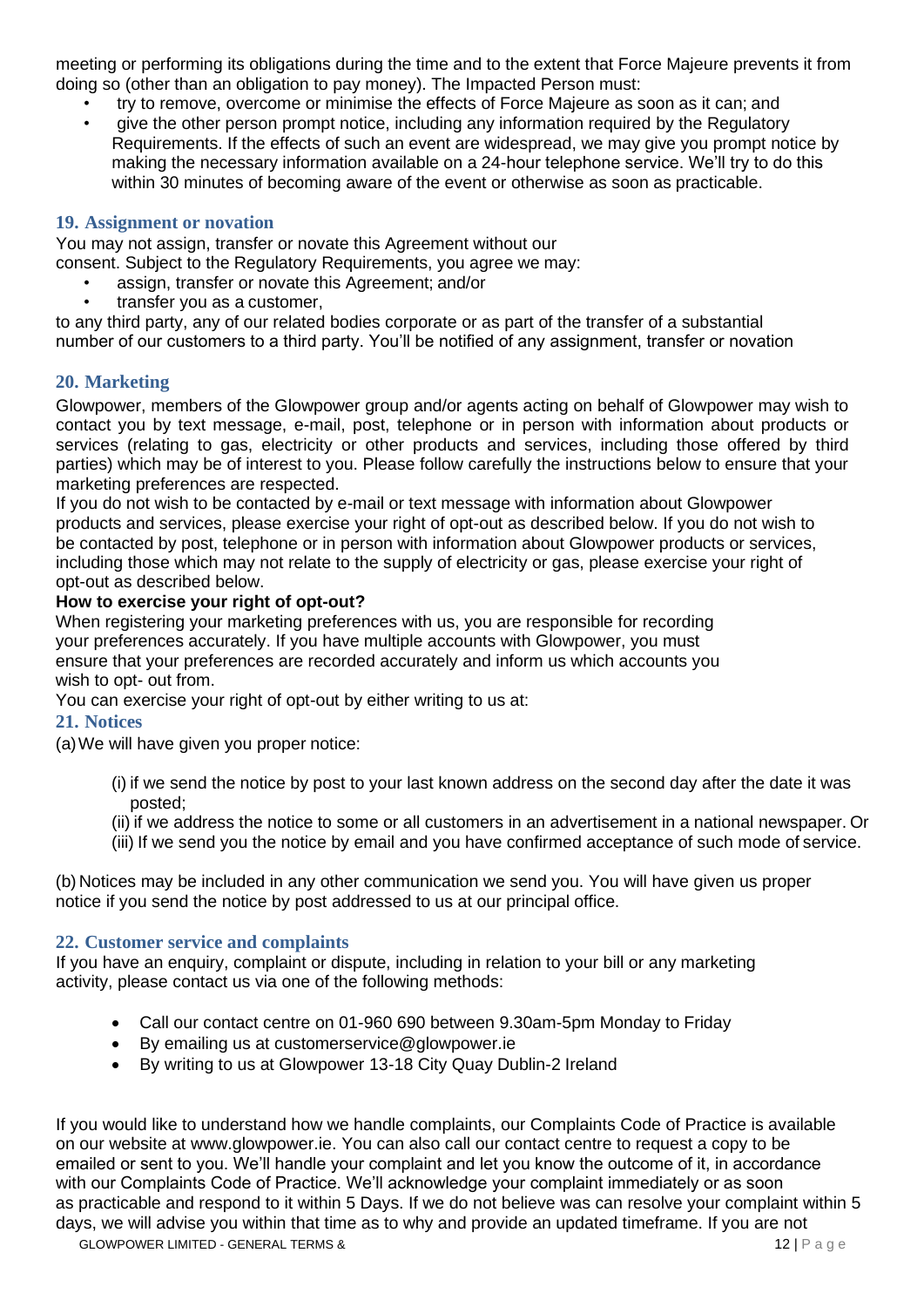satisfied with the way your complaint has been resolved by Glowpower you may escalate the complaint to the CRU.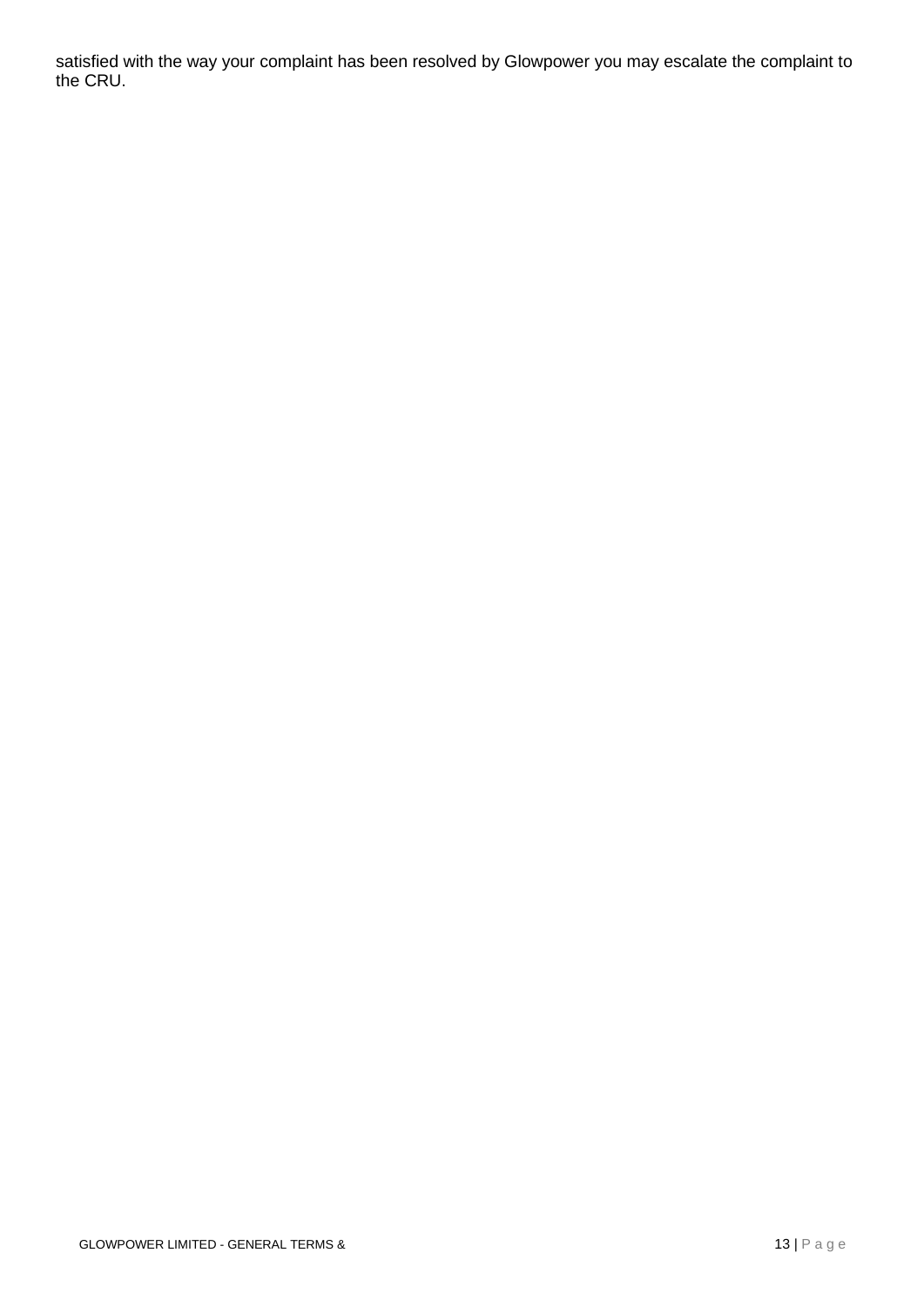## <span id="page-13-0"></span>**23. Deemed Contract**

"Deemed Contract" means a legally enforceable agreement considered to have been made between the Glowpower and the owner or occupier of the premises.

A deemed contract is considered to have come into existence because the owner or occupier did not inform Glowpower that he or she continued to use the electricity supplied to the premises concerned after the previous contract for supply to the premises concerned had expired, or was not cancelled when a previous owner or occupied vacated the premises or the new owner or occupied did not enter into a new contract of supply'.

If you commence to use supply of electricity at premises without having entered into a supply and sale contract with Glowpower, you will be registered under a Deemed contract. We will notify you in writing should this occur. You are required to contact us immediately and update your details on the deemed account. You will be charged based on the meter type at your premise and on the standard tariff.

On Deemed contract you are free to enter into a contract of supply with Glowpower or another

supplier. The Deemed contract will start from the day when you start using the supply of

electricity and ends: If you enter into a new contract with us If you sign up with another supplier If Glowpower decides to disconnect your power

You will be liable to pay all charges associated with the supply of electricity at your premises when you are on a Deemed contract.

#### <span id="page-13-1"></span>**24. Customer Charter and Our Code of Practices**

At Glowpower we pride ourselves on providing exceptional customer service. We understand that energy is an essential service therefore we take very seriously our responsibility to provide a seamless retail energy experience for our customers. The purpose of this charter is to outline our commitments to you as a customer of Glowpower.

We have 5 [Codes of Practice;](https://www.electricireland.ie/residential/helpful-links/customer-service-guarantees) Complaints, Marketing and Sign up, Vulnerable Customers and Billing and Disconnection which set out services and levels of service you can expect in these areas.

To obtain a free copy please call us on <Contact number> or visit our website at [www.glowpower.ie.](http://www.glowpower.ie/)

#### **Our Commitments – Customer Charter**

At Glowpower we pride ourselves on providing exceptional customer service. We understand that energy is an essential service therefore we take very seriously our responsibility to provide a seamless retail energy experience for our customers. We have outlined our commitments to you in our Customer charter. If we fail to live up to these commitments you will be entitled to a payment of  $\epsilon$ 30.

To obtain a copy of our Customer Charter please visit our website at [www.glowpower.ie](http://www.glowpower.ie/) or call our contact centre on 01-960-9690 and we will organize to email or send you one.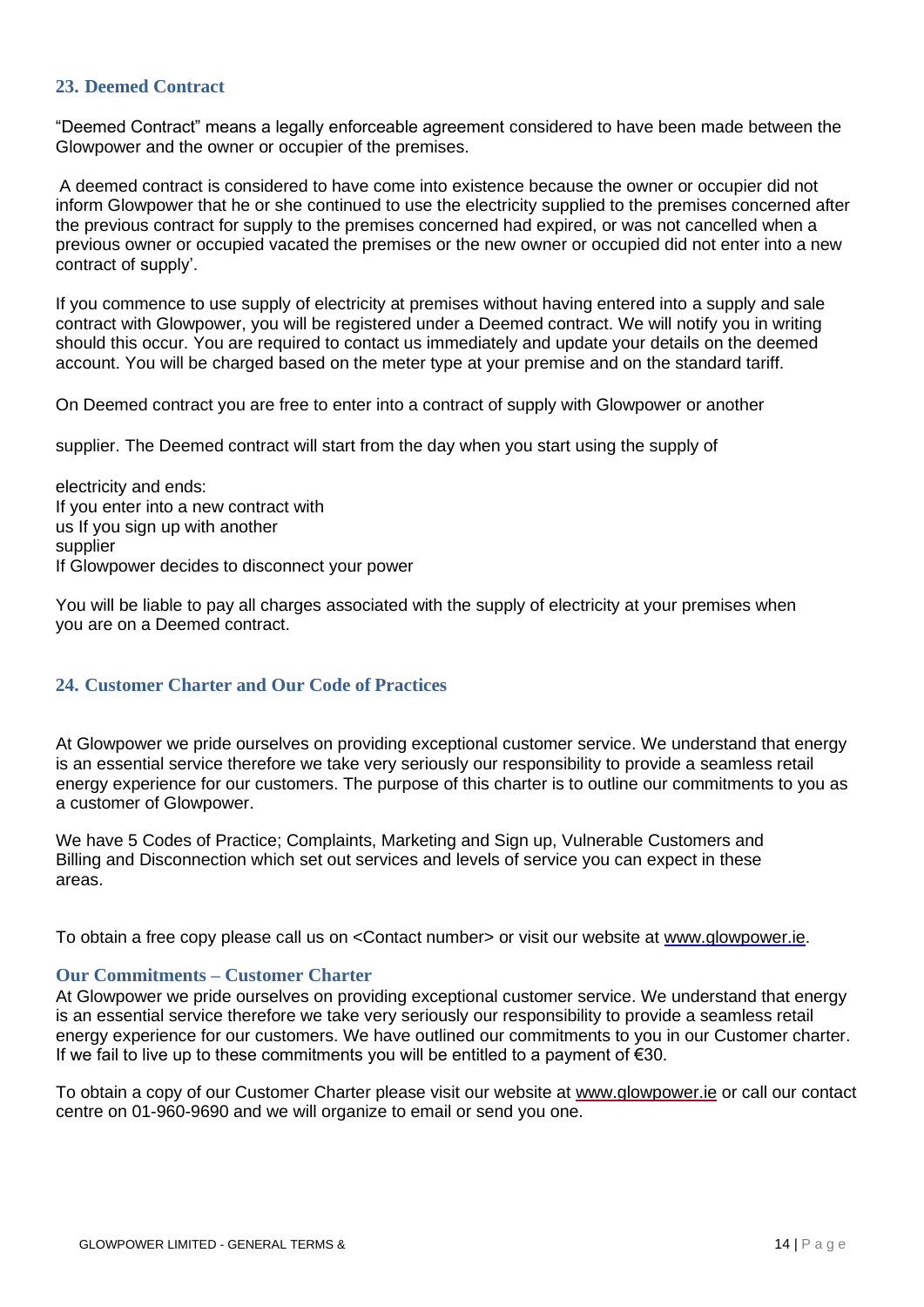## <span id="page-14-0"></span>**25. Disconnection and Reconnection**

Any disconnection for non-payment of your bill will only be utilised strictly as a last resort. Before this occurs, we will make multiple attempts to contact you to discuss any outstanding payments. In terms of non-payment we will only disconnect a property under the following considerations –

- There is an outstanding debt on the property and you as the customer do not commit to a payment plan or fail to adhere to any agreed payment plan.
- You or an authorised 3rd party request to De-energise the power
- We have made at least 2 attempts to you in writing (with our contact details included) and 2 attempts through email, SMS or phone contact and received no response. Most important is that your final disconnection notice will provide 10 business days' notice before we may disconnect your property. Any amounts outstanding will be included in your letter. This will include additional costs incurred for disconnection and reconnection of your supply.
- If you are a commercial customer, we will provide 5 business days' notice before we disconnect your power. If you have gone into liquidation or receivership, we will only provide you 2 business days before we disconnect the power.

Should contact be made we can offer a variety of payment plans tailored to your situation and your energy spend in the future. We can also assist with any third party assistance that may be available to you. This may include financial auditing of you household spend as well as energy audits to help you be more energy efficient in your usage.

## **Other disconnection reasons**

- No registered account holder at the address. We will send an intent to disconnect notice to any occupier at such an address to contact us to set up a new account. This will also outline any cost to be worn by the occupier should they not contact us in the event of disconnection of the premises. The letter will provide 10 days' notice before the intent to disconnect is actioned.
- If Glowpower has no contract to supply the property
- In an emergency or for safety reasons ESB networks may elect to disconnect your supply
- We will not seek to disconnect customer under the following circumstances –
- A valid payment arrangement is in place and the customer is adhering to its scheduled payment
- Customers listed in our Priority Service Register.
- During winter months (Nov to Mar), if you are listed in our Special Services Register

Customers that currently have a complaint in relation to the reason for disconnection and disputed charges and is currently been investigated according to the process and terms of Glowpower's Complaints and Dispute resolution policy. You may be required to pay any outstanding dues and future bills, which is not a part of the disputed charges. During winter months (Nov to Mar), if you are listed in our Special Services Register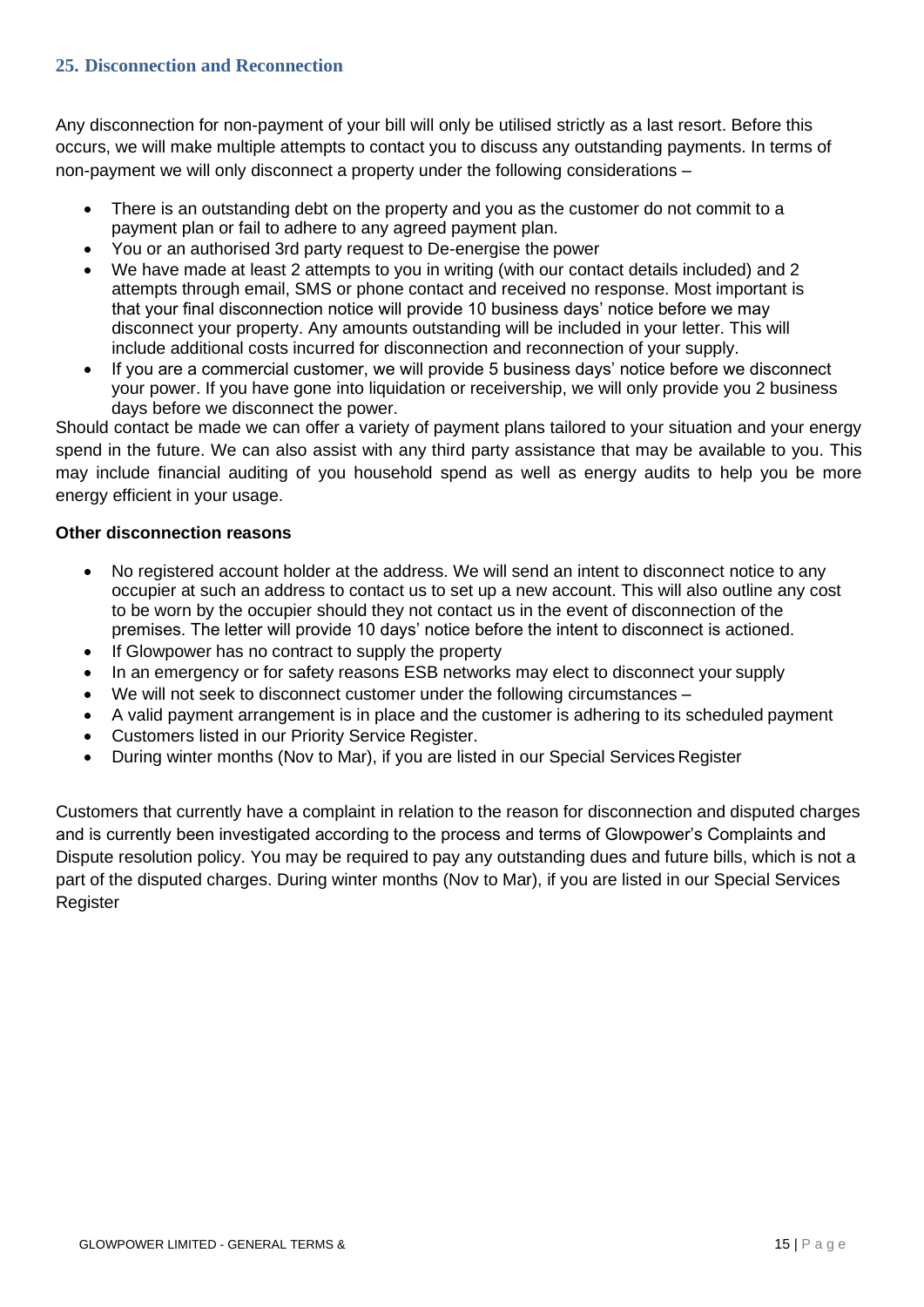## **26. Vulnerable Customers**

If you or someone from living in your household use life support equipment at your property, please contact us at the earliest convenience to register you into our priority service register.

If you are registered on our priority services register your details will be forwarded to the network operators ESB Networks Ireland. ESB Networks will include your details in the Industry Register. This enables the ESB Networks to identify those customers who are particularly vulnerable to a supply interruption.

We will add you into our priority service register, if you are using the following life support equipment:

- Oxygen Concentrator
- Personal Suction Pump
- Peg Tube Feeding Pump
- Electric Hoist
- Total Parental Nutrition Machine
- Ventilator
- **Nebuliser**
- Electronic Pressure Relieving Mattress
- Household Lift

At Glowpower we also maintain an up to date special services register for all customers who are 66 years and above, or would be adversely affected physically, sensory or mentally by a disconnection during winter months. If you believe you fall under this category then please ensure you are captured in our special service register.

This way we can keep a separate record of such customers to ensure that your circumstances are taken into consideration when performing connection and disconnection services or undertaking a credit review of your account. Customers who are on this register may also be eligible for additional services such as –

- **- Receiving an alternative form of communications including –**
	- •
	- Braille format communications
	- Talking communications (via telephone we can call you with your bill details)
	- Large print communications
	- Online Communications through email or via our online app

To apply for a Special Service**s** or Priority services register, please contact our call centre on 01-960- 9690 Mon – Fri (excluding Bank holidays and Christmas Eve) – 9.30am – 5pm and we will send you a registration form to fill in.

Alternatively, you can download a form from our website at [www.glowpower.ie.](http://www.glowpower.ie/)

We may request you to provide a letter from a registered medical practitioner as a support of your condition:

## **27. Data Protection Notice**

We are required to collect and use data relating to You ("Personal Data") for providing you effective service and comply with legal and regulatory requirements. This includes Your name, address and contact details, information relating to your consumption of electricity and billing and payment data

GLOWPOWER LIMITED - GENERAL TERMS & 16 | P a g e 16 | P a g e 16 | P a g e 16 | P a g e 16 | P a g e